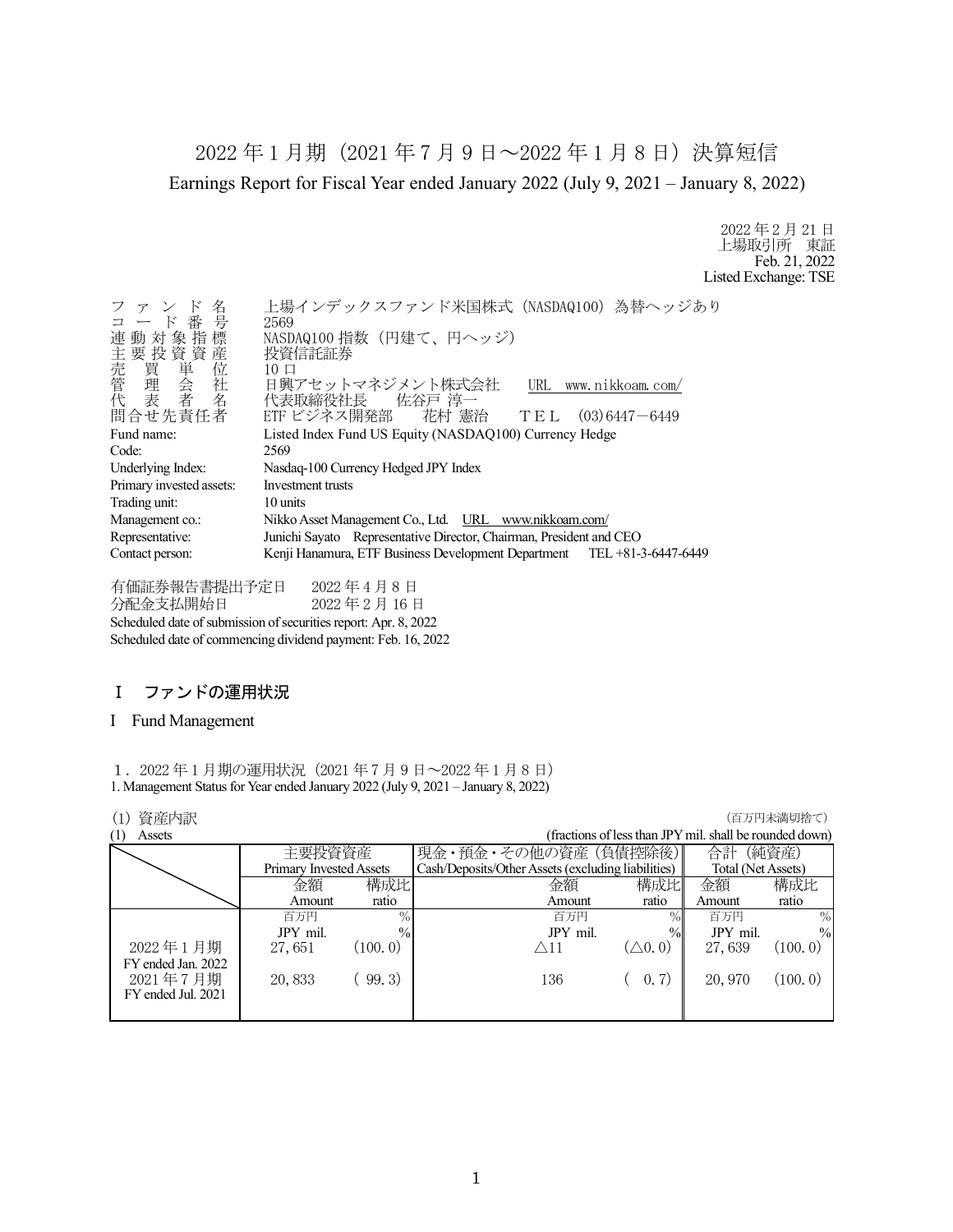### (2) 設定・解約実績

#### (2) Creation and Redemption

|                                                      | 前計算期間末発行済口数<br>No. of Issued Units at End of<br>Previous Fiscal Period | 設定口数<br>No. of Units<br>Created<br>(②) | 解約口数<br>No. of Units<br>Redeemed<br>$(\circledS)$ | 当計算期間末発行済口数<br>No. of Issued Units at End of<br>Fiscal Period<br>$(①+②-③)$ |
|------------------------------------------------------|------------------------------------------------------------------------|----------------------------------------|---------------------------------------------------|----------------------------------------------------------------------------|
|                                                      | 千口                                                                     | 千口                                     | 千口                                                | 千口                                                                         |
|                                                      | '000 units                                                             | '000 units                             | '000 units                                        | '000 units                                                                 |
| 2022年1月期                                             | 7,876                                                                  | 12,976                                 | 11,088                                            | 9,765                                                                      |
| FY ended Jan. 2022<br>2021年7月期<br>FY ended Jul. 2021 | 4, 416                                                                 | 13, 110                                | 9,649                                             | 7,876                                                                      |

### (3) 基準価額

(3) Net Asset Value

|                                                      | 総資産<br>Total Assets<br>$\circledcirc$ | 負債<br>Liabilities<br>(②) | 純資産<br>Net Assets<br>$(\textcircled{3}(\textcircled{1}-\textcircled{2}))$ | 10 口当たり基準価額<br>((3)当計算期間末発行済口数)<br>$\times$ 10)<br>Net Asset Value per 10 units<br>$((\textcircled{3}/No. of Issued Units at End of Fiscal Period)\times10)$ |
|------------------------------------------------------|---------------------------------------|--------------------------|---------------------------------------------------------------------------|--------------------------------------------------------------------------------------------------------------------------------------------------------------|
|                                                      | 百万円                                   | 百万円                      | 百万円                                                                       |                                                                                                                                                              |
|                                                      | JPY mil.                              | JPY mil.                 | JPY mil.                                                                  | <b>JPY</b>                                                                                                                                                   |
| 2022年1月期                                             | 28, 413                               | 773                      | 27,639                                                                    | 28, 303.9                                                                                                                                                    |
| FY ended Jan. 2022<br>2021年7月期<br>FY ended Jul. 2021 | 21,033                                | 63                       | 20,970                                                                    | 26, 624.0                                                                                                                                                    |

### (4) 分配金

(4) Dividend Payment

|                                | 10 口当たり分配金<br>Dividend per 10 units |
|--------------------------------|-------------------------------------|
|                                | 円                                   |
|                                | <b>JPY</b>                          |
| 2022年1月期<br>FY ended Jan. 2022 | 30                                  |
| 2021年7月期<br>FY ended Jul. 2021 | 33                                  |

(注)分配金は売買単位当たりの金額

\*Dividend per Trading Unit

2.会計方針の変更

2. Change in Accounting Policies

① 会計基準等の改正に伴う変更 無 ①Changes accompanying revision to accounting standards, etc. No

- ② ①以外の変更 無
- ②Changes other than those in ① No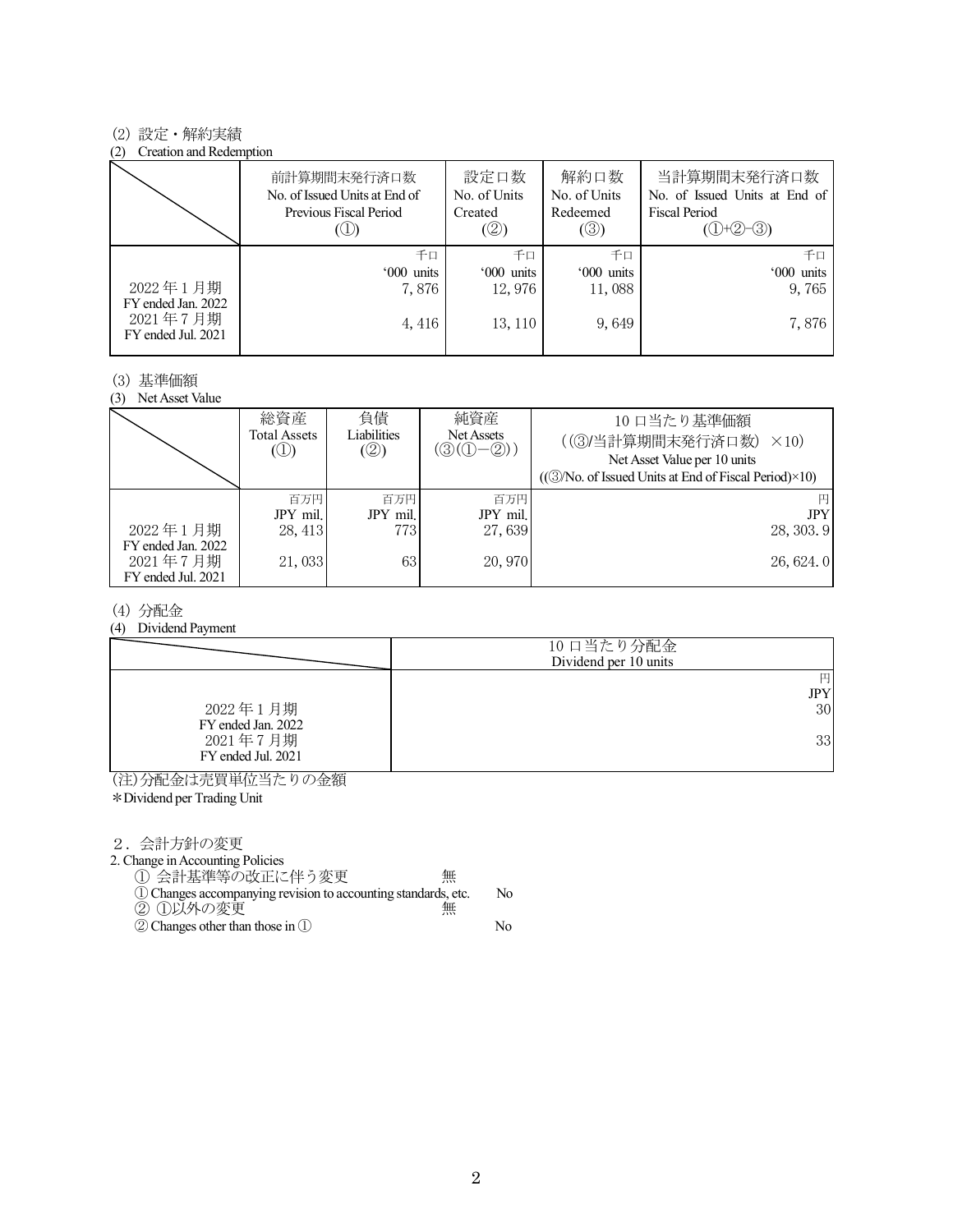## Ⅱ 財務諸表等 Financial Statements

## (1)貸借対照表 Balance Sheet

|                                                        |                                                               | (単位:円) (Unit:JPY)                                           |
|--------------------------------------------------------|---------------------------------------------------------------|-------------------------------------------------------------|
|                                                        | 第2期<br>2021年7月8日現在<br>$2nd$ Fiscal Year<br>As of Jul. 8, 2021 | 第3期<br>2022年1月8日現在<br>3rd Fiscal Year<br>As of Jan. 8, 2022 |
| 資産の部 Assets                                            |                                                               |                                                             |
| 流動資産 Current assets                                    |                                                               |                                                             |
| コール・ローン Call loans                                     | 50, 830, 856                                                  | 312, 724, 563                                               |
| 親投資信託受益証券 Parents trust<br>beneficiary securities      | 20, 833, 837, 858                                             | 27, 651, 769, 770                                           |
| 派生商品評価勘定 Derivative evaluation<br>account              | 87, 319, 551                                                  |                                                             |
| 未収入金 Accounts receivable                               | 35, 877, 563                                                  | 404, 464, 394                                               |
| 差入委託証拠金 Customers' margin                              | 25, 956, 664                                                  | 44, 095, 596                                                |
| 流動資産合計 Total current assets                            | 21, 033, 822, 492                                             | 28, 413, 054, 323                                           |
| 資産合計 Total assets                                      | 21, 033, 822, 492                                             | 28, 413, 054, 323                                           |
| 負債の部 Liabilities                                       |                                                               |                                                             |
| 流動負債 Current liabilities                               |                                                               |                                                             |
| 派生商品評価勘定 Derivative evaluation<br>account              |                                                               | 148, 748, 336                                               |
| 未払金 Accounts payable-other                             |                                                               | 543, 304, 128                                               |
| 未払収益分配金 Unpaid dividends                               | 25, 992, 945                                                  | 29, 296, 080                                                |
| 未払受託者報酬 Trustee fee payable                            | 3,667,850                                                     | 4, 887, 058                                                 |
| 未払委託者報酬 Investment trust<br>management fee payable     | 22, 531, 419                                                  | 30, 020, 894                                                |
| 未払利息 Accrued interest expenses                         | 39                                                            | 28                                                          |
| その他未払費用 Other accrued expenses                         | 10, 823, 666                                                  | 17, 018, 681                                                |
| 流動負債合計 Total current liabilities                       | 63, 015, 919                                                  | 773, 275, 205                                               |
| 負債合計 Total liabilities                                 | 63, 015, 919                                                  | 773, 275, 205                                               |
| 純資産の部 Net assets                                       |                                                               |                                                             |
| 元本等 Principal and other                                |                                                               |                                                             |
| 元本 Principal                                           | 15, 753, 300, 000                                             | 19, 530, 720, 000                                           |
| 剰余金 Surplus                                            |                                                               |                                                             |
| 期末剰余金又は期末欠損金 (△)<br>Surplus (deficit) at end of period | 5, 217, 506, 573                                              | 8, 109, 059, 118                                            |
| (分配準備積立金)<br>Reserve for<br>distribution               | 5, 208, 723                                                   | 7, 320, 253                                                 |
| 元本等合計 Total principal and other                        | 20, 970, 806, 573                                             | 27, 639, 779, 118                                           |
| 純資産合計 Total net assets                                 | 20, 970, 806, 573                                             | 27, 639, 779, 118                                           |
| 負債純資産合計 Total liabilities and net<br>assets            | 21, 033, 822, 492                                             | 28, 413, 054, 323                                           |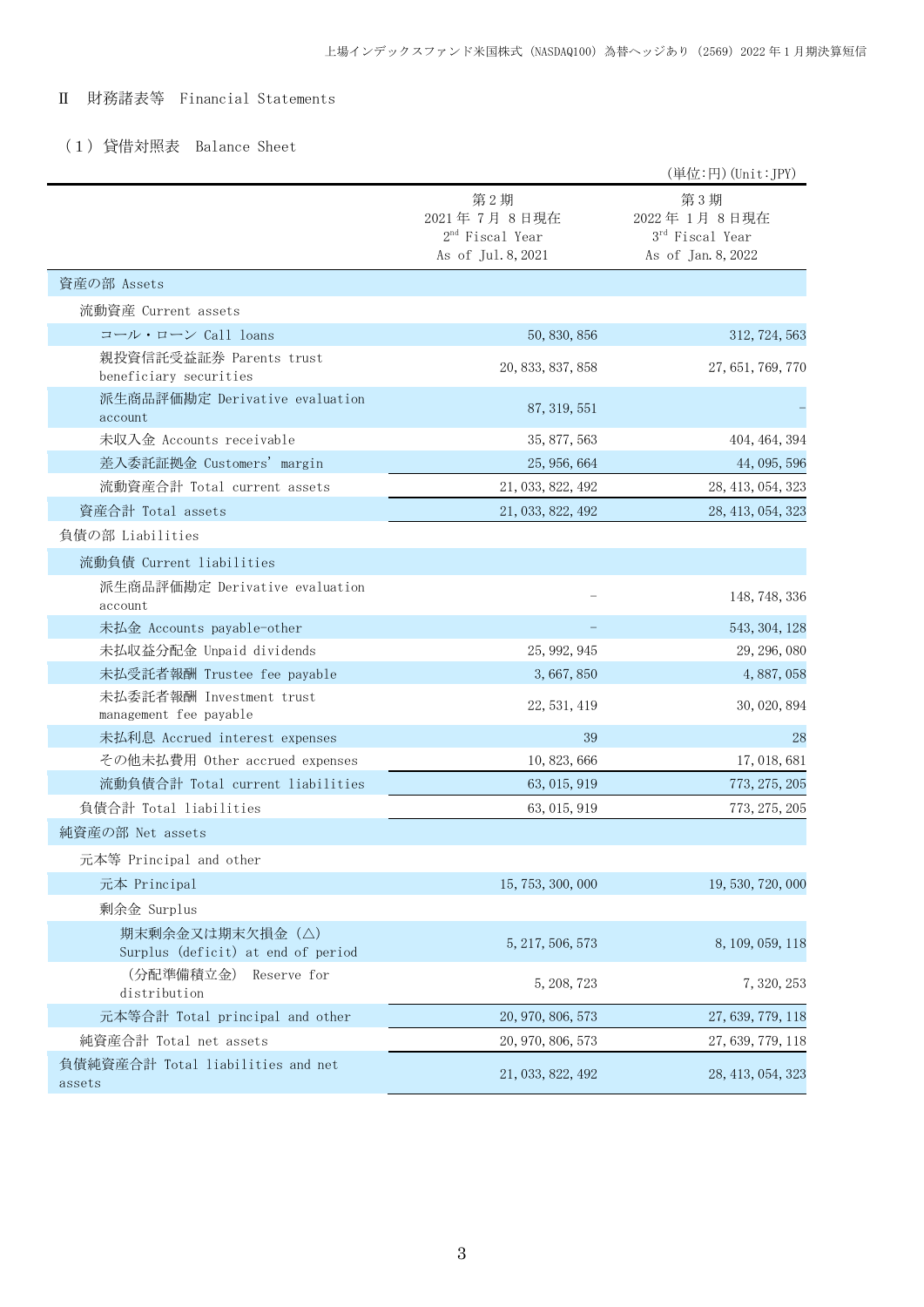#### 上場インデックスファンド米国株式 (NASDAQ100) 為替ヘッジあり (2569) 2022 年 1 月期決算短信 (2)損益及び剰余金計算書 Statement of Income and Retained Earnings

|                                                                                                                           |                                                                                                                | (単位:円) (Unit:JPY)                                                                                  |
|---------------------------------------------------------------------------------------------------------------------------|----------------------------------------------------------------------------------------------------------------|----------------------------------------------------------------------------------------------------|
|                                                                                                                           | 第2期<br>2021年1月9日<br>目<br>至<br>2021年7月8日<br>2 <sup>nd</sup> Fiscal Year<br>From Jan. 9, 2021<br>to Jul. 8, 2021 | 第3期<br>2021年7月9日<br>目<br>至<br>2022年1月8日<br>3rd Fiscal Year<br>From Jul. 9, 2021<br>to Jan. 8, 2022 |
| 営業収益 Operating revenue                                                                                                    |                                                                                                                |                                                                                                    |
| 受取利息 Interest income                                                                                                      |                                                                                                                | 35                                                                                                 |
| 有価証券売買等損益 Profit and loss on<br>buying and selling of securities and other                                                | 3, 976, 132, 409                                                                                               | 3, 277, 141, 151                                                                                   |
| 派生商品取引等損益 Profit and loss on<br>dealing of derivatives                                                                    | 5, 647, 100                                                                                                    | 10, 990, 033                                                                                       |
| 為替差損益 Foreign exchange gains or losses                                                                                    | $\triangle$ 1, 084, 990, 824                                                                                   | $\triangle$ 1, 415, 538, 820                                                                       |
| 営業収益合計 Total operating revenue                                                                                            | 2, 896, 788, 685                                                                                               | 1, 872, 592, 399                                                                                   |
| 営業費用 Operating expenses                                                                                                   |                                                                                                                |                                                                                                    |
| 支払利息 Interest expenses                                                                                                    | 3,450                                                                                                          | 16, 200                                                                                            |
| 受託者報酬 Trustee fee                                                                                                         | 3,667,850                                                                                                      | 4,887,058                                                                                          |
| 委託者報酬 Investment trust management fee                                                                                     | 22, 531, 419                                                                                                   | 30, 020, 894                                                                                       |
| その他費用 Other expenses                                                                                                      | 9, 526, 925                                                                                                    | 6, 284, 801                                                                                        |
| 営業費用合計 Total operating expenses                                                                                           | 35, 729, 644                                                                                                   | 41, 208, 953                                                                                       |
| 営業利益又は営業損失(△) Operating income<br>$(\text{loss})$                                                                         | 2, 861, 059, 041                                                                                               | 1, 831, 383, 446                                                                                   |
| 経常利益又は経常損失(△)<br>Ordinary income<br>$(\text{loss})$                                                                       | 2, 861, 059, 041                                                                                               | 1, 831, 383, 446                                                                                   |
| 当期純利益又は当期純損失(△)<br>Net income<br>$(\text{loss})$                                                                          | 2, 861, 059, 041                                                                                               | 1, 831, 383, 446                                                                                   |
| 一部解約に伴う当期純利益金額の分配額又は一部解<br>約に伴う当期純損失金額の分配額 (△)<br>Distribution of net income (loss) from partial<br>redemptions           |                                                                                                                |                                                                                                    |
| 期首剰余金又は期首欠損金 (△) Surplus<br>(deficit) at beginning of period                                                              | 1, 452, 364, 680                                                                                               | 5, 217, 506, 573                                                                                   |
| 剰余金増加額又は欠損金減少額 Increase in<br>surplus or decrease in deficit                                                              | 5, 196, 428, 850                                                                                               | 10, 123, 509, 147                                                                                  |
| 当期一部解約に伴う剰余金増加額又は欠損金減<br>少額 Increase in surplus or decrease in<br>deficit from partial redemptions                        |                                                                                                                |                                                                                                    |
| 当期追加信託に伴う剰余金増加額又は欠損金減<br>少額 Increase in surplus or decrease in<br>deficit from additional subscriptions for<br>the period | 5, 196, 428, 850                                                                                               | 10, 123, 509, 147                                                                                  |
| 剰余金減少額又は欠損金増加額 Decrease in<br>surplus or increase in deficit                                                              | 4, 266, 353, 053                                                                                               | 9, 034, 043, 968                                                                                   |
| 当期一部解約に伴う剰余金減少額又は欠損金増<br>加額 Decrease in surplus or increase in<br>deficit from partial redemptions                        | 4, 266, 353, 053                                                                                               | 9, 034, 043, 968                                                                                   |
| 当期追加信託に伴う剰余金減少額又は欠損金増<br>加額 Decrease in surplus or increase in<br>deficit from additional subscriptions for<br>the period |                                                                                                                |                                                                                                    |
| 分配金 Dividends                                                                                                             | 25, 992, 945                                                                                                   | 29, 296, 080                                                                                       |

期末剰余金又は期末欠損金(△) Surplus 别木剌宗金乂は别木久損金(△) Surplus<br>(deficit) at end of period 5,217,506,573 8,109,059,118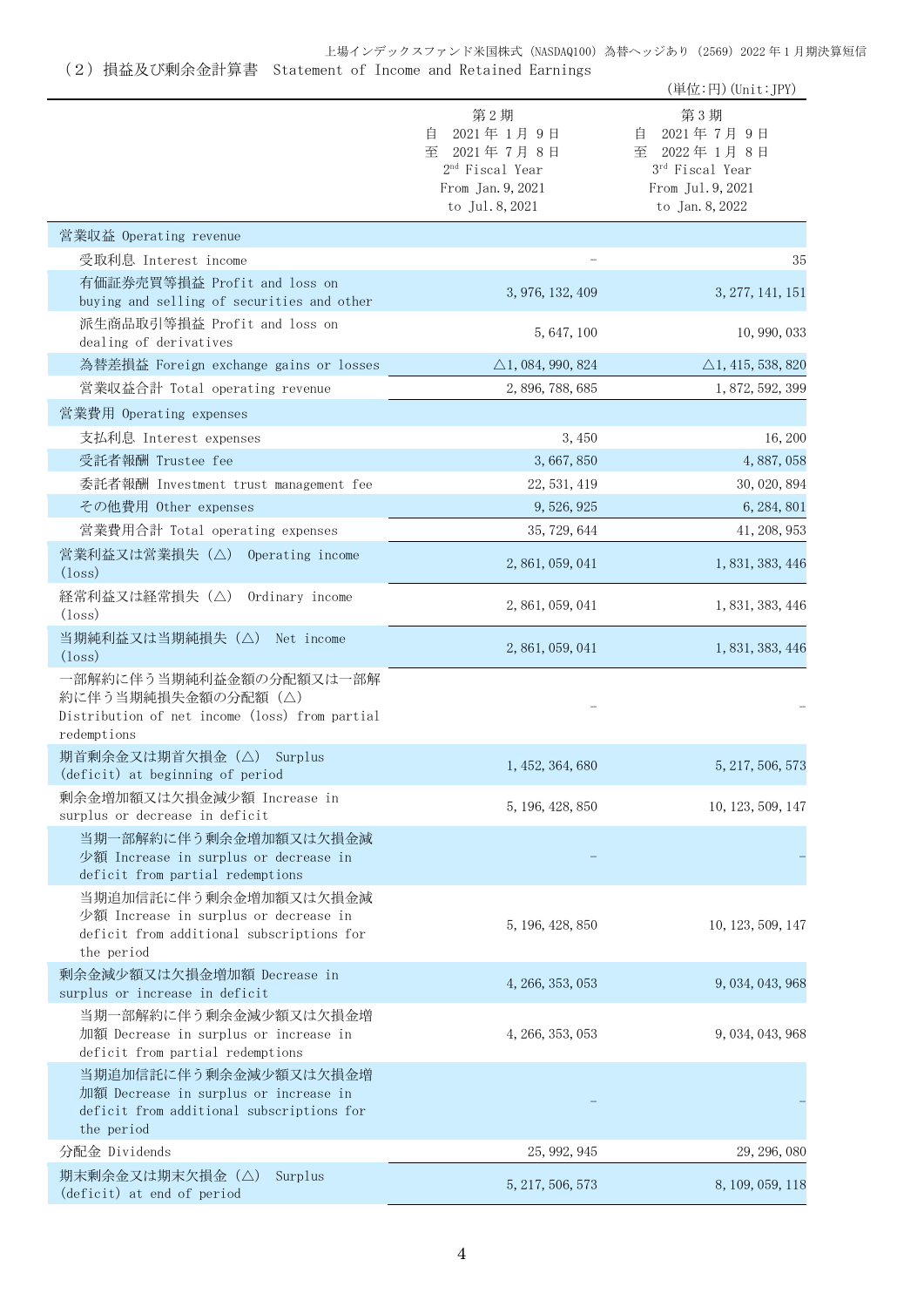(3)注記表

(重要な会計方針に係る事項に関する注記)

| 1. 有価証券の評価基準及び評価方法             | 親投資信託受益証券                                       |
|--------------------------------|-------------------------------------------------|
|                                | 移動平均法に基づき当該親投資信託受益証券の基準価額で評価しております。             |
| 2.デリバティブ等の評価基準及び評価(1)デリバティブ取引  |                                                 |
| 方法                             | 個別法に基づき原則として時価で評価しております。                        |
|                                | (2) 為替予約取引                                      |
|                                | 原則として、わが国における計算期間末日の対顧客先物売買相場の仲値で評価して           |
|                                | おります。                                           |
| 3. その他財務諸表作成のための基礎と外貨建取引等の処理基準 |                                                 |
| なる事項                           | 「投資信託財産の計算に関する規則」 (平成 12 年総理府令第 133 号) 第 60 条及び |
|                                | 第61条にしたがって処理しております。                             |

(貸借対照表に関する注記)

|       |           | 第2期                   | 第3期                 |
|-------|-----------|-----------------------|---------------------|
|       |           | 2021年7月8日現在           | 2022 年 1月 8日現在      |
|       | 期首元本額     | $8,833,200,000$ 円     | 15, 753, 300, 000 円 |
|       | 期中追加設定元本額 | $26, 220, 000, 000$ 円 | $25,953,840,000$ 円  |
|       | 期中一部解約元本額 | $19,299,900,000$ 円    | 22, 176, 420, 000 円 |
| $2$ . | 受益権の総数    | $7,876,650 \Box$      | $9,765,360 \Box$    |

(損益及び剰余金計算書に関する注記)

|              | 第2期                       |                           |  | 第3期                               |                                    |
|--------------|---------------------------|---------------------------|--|-----------------------------------|------------------------------------|
| 自 2021年1月9日  |                           | 自 2021年7月9日               |  |                                   |                                    |
|              | 至 2021年7月8日               |                           |  | 至 2022年1月8日                       |                                    |
|              | 分配金の計算過程                  |                           |  | 分配金の計算過程                          |                                    |
|              | A 当期配当等収益額                | $\triangle$ 3, 450 $\Box$ |  | A 当期配当等収益額                        | $\triangle$ 16, 165 $\overline{H}$ |
| B            | 親ファンドの配当等収益額              | 64, 396, 062 円            |  | B 親ファンドの配当等収益額                    | 72,616,528円                        |
| C            | 分配準備積立金                   | 2,535,250円                |  | C 分配準備積立金                         | 5, 208, 723 円                      |
| D            | 配当等収益額合計(A+B+C)           |                           |  | 66, 927, 862 円 D 配当等収益額合計 (A+B+C) | 77,809,086円                        |
| E            | 経費                        | 35, 726, 194 円            |  | E 経費                              | 41, 192, 753 円                     |
| $\mathbf{F}$ | 収益分配可能額(D-E)              |                           |  | 31, 201, 668 円 F 収益分配可能額 (D-E)    | 36, 616, 333 円                     |
| G            | 収益分配金額                    | $25,992,945$ 円            |  | G 収益分配金額                          | 29, 296, 080 円                     |
| H            | 次期繰越金(分配準備積立金)<br>$(F-G)$ | $5,208,723$ 円             |  | H 次期繰越金 (分配準備積立金)<br>$(F-G)$      | 7,320,253 円                        |
|              | 口数                        | $7,876,650 \Box$ I        |  | 口数                                | $9,765,360 \Box$                   |
|              | 分配金額(100 口当たり)            | 330 円 I                   |  | 分配金額(100 口当たり)                    | 300円                               |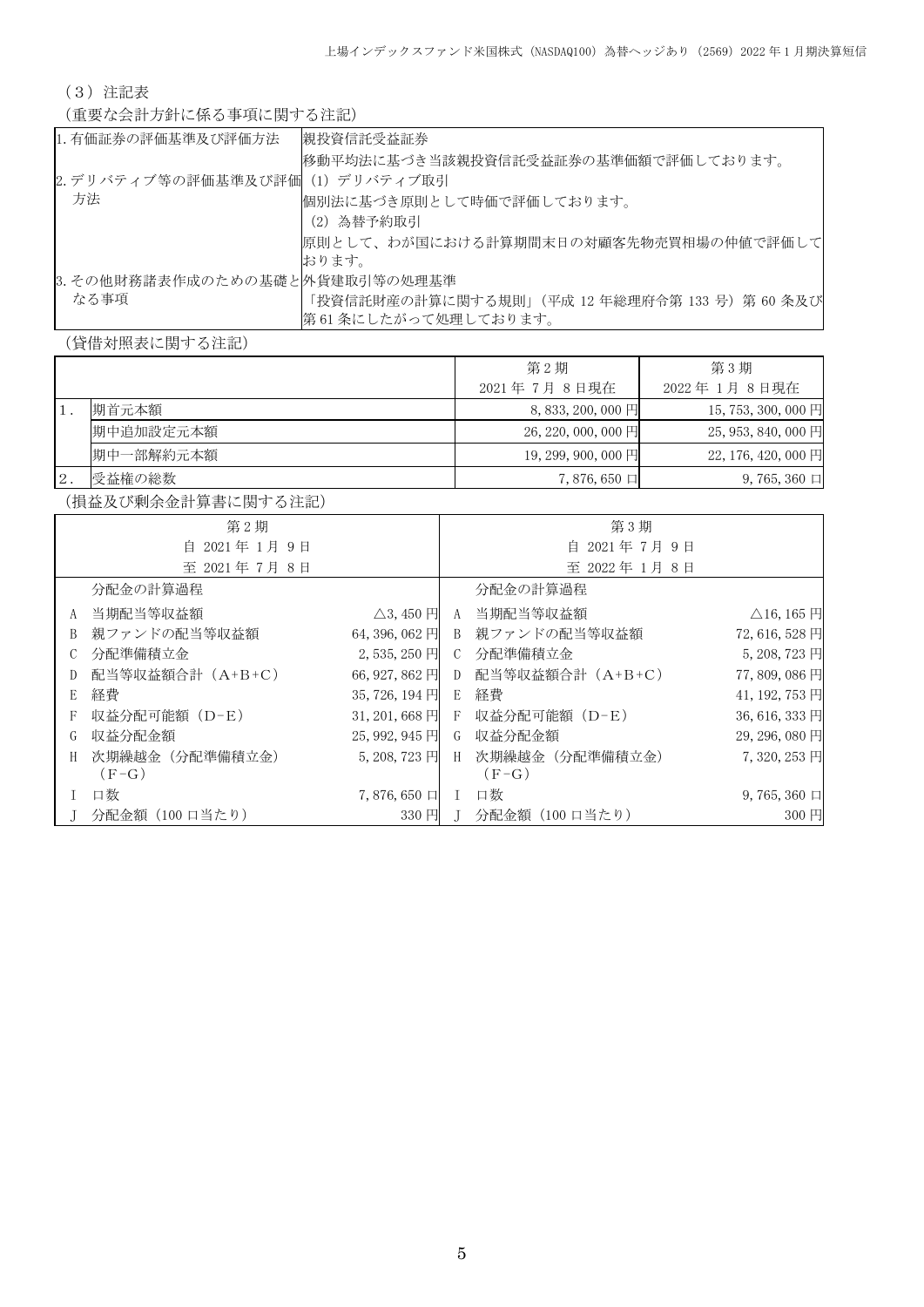(金融商品に関する注記)

Ⅰ金融商品の状況に関する事項

|                | 第2期                                                                                                                                                                                                                                                                                     | 第3期         |
|----------------|-----------------------------------------------------------------------------------------------------------------------------------------------------------------------------------------------------------------------------------------------------------------------------------------|-------------|
|                | 自 2021年1月9日                                                                                                                                                                                                                                                                             | 自 2021年7月9日 |
|                | 至 2021年7月8日                                                                                                                                                                                                                                                                             | 至 2022年1月8日 |
| 金融商品に対する取組方針   | 当ファンドは証券投資信託として、有価<br>証券、デリバティブ取引等の金融商品の<br>運用を信託約款に定める「運用の基本方<br>針」に基づき行っております。                                                                                                                                                                                                        | 同左          |
| るリスク           | 金融商品の内容及び当該金融商品に係  当ファンドが運用する主な有価証券は、<br>「重要な会計方針に係る事項に関する注<br>記」の「有価証券の評価基準及び評価方<br>法」に記載の有価証券等であり、全て売<br>買目的で保有しております。また、主な<br>デリバティブ取引には、先物取引、オプ<br>ション取引、スワップ取引等があり、信<br>託財産に属する資産の効率的な運用に資<br> するために行うことができます。当該有<br>価証券及びデリバティブ取引には、性質<br>に応じてそれぞれ価格変動リスク、流動<br>性リスク、信用リスク等があります。 | 同左          |
| 金融商品に係るリスク管理体制 | 運用部門、営業部門と独立した組織であ<br>るリスク管理部門を設置し、全社的なリ<br>スク管理活動のモニタリング、指導の一<br>元化を図っております。                                                                                                                                                                                                           | 同左          |

### Ⅱ金融商品の時価等に関する事項

|                             | 第2期<br>2021年7月8日現在                                                                                                                              | 第3期<br>2022年1月8日現在                                                             |
|-----------------------------|-------------------------------------------------------------------------------------------------------------------------------------------------|--------------------------------------------------------------------------------|
|                             | 貸借対照表計上額、時価及びその差額   貸借対照表計上額は期末の時価で計上し<br>ているため、その差額はありません。                                                                                     | 同左                                                                             |
| 時価の算定方法                     | (1)有価証券<br>売買目的有価証券                                                                                                                             | (1)有価証券                                                                        |
|                             | 重要な会計方針に係る事項に関する注記<br>「有価証券の評価基準及び評価方法」に<br>記載しております。                                                                                           | 同左                                                                             |
|                             | (2)デリバティブ取引                                                                                                                                     | (2)デリバティブ取引                                                                    |
|                             | 「デリバティブ取引等に関する注記」に<br>記載しております。                                                                                                                 | 同左                                                                             |
|                             | (3)上記以外の金融商品                                                                                                                                    | (3)上記以外の金融商品                                                                   |
|                             | 短期間で決済されることから、時価は帳<br> 簿価額と近似しているため、当該金融商 <br>品の時価を帳簿価額としております。                                                                                 | 同左                                                                             |
| 金融商品の時価等に関する事項につい<br>ての補足説明 | 金融商品の時価には、市場価格に基づく <br>価額のほか、市場価格がない場合には合<br>理的に算定された価額が含まれておりま<br>す。当該価額の算定においては一定の前<br>提条件等を採用しているため、異なる前<br> 提条件等によった場合、当該価額が異な<br>ることもあります。 | 金融商品の時価の算定においては一定の<br> 前提条件等を採用しているため異なる前<br> 提条件等によった場合、当該価額が異な<br> ることもあります。 |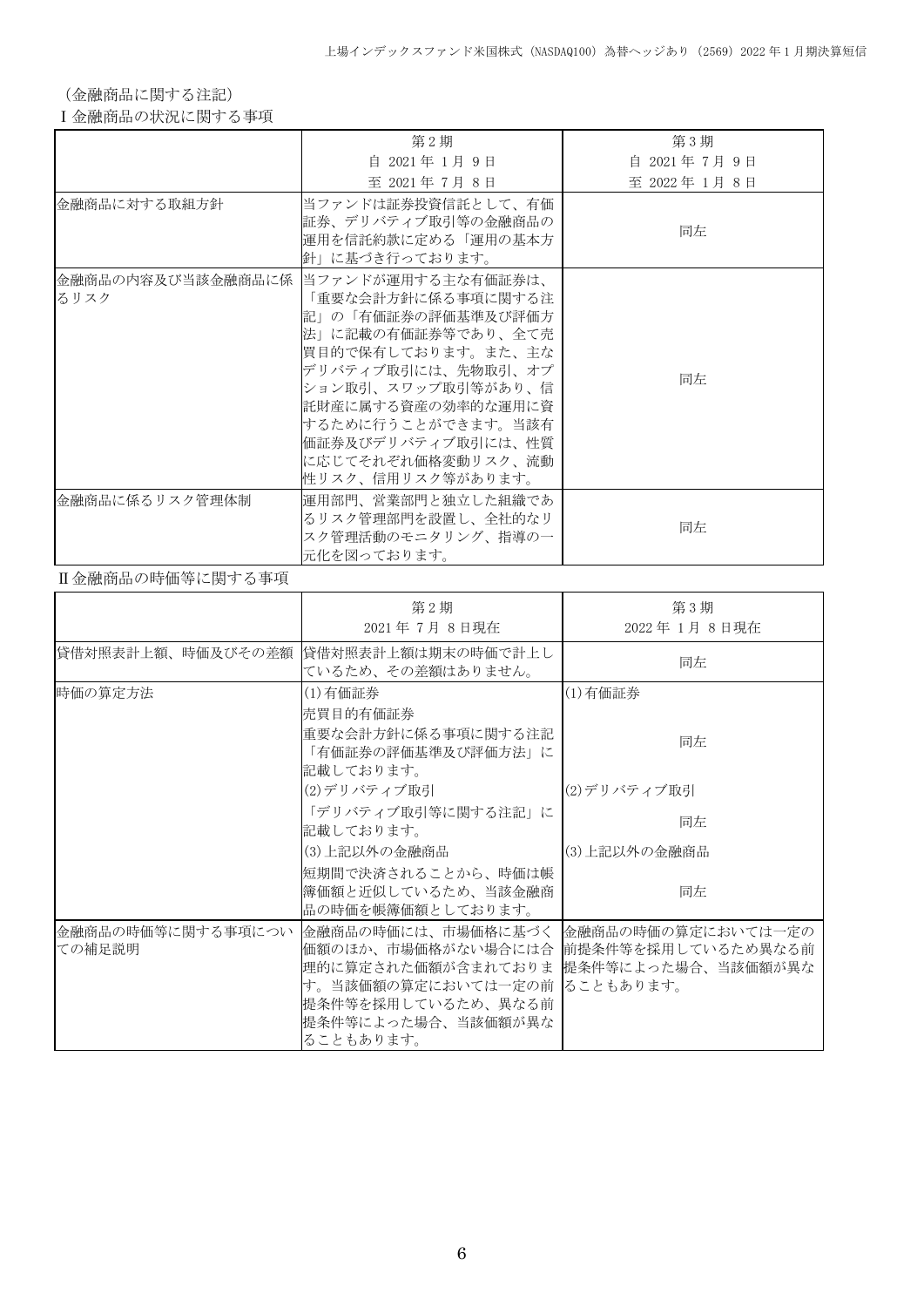# (有価証券に関する注記) 第 2 期(2021 年 7 月 8 日現在)

売買目的有価証券

(単位:円)

| 種類        | 当計算期間の損益に含まれた評価差額 |
|-----------|-------------------|
| 親投資信託受益証券 | 2, 751, 612, 635  |
| 合計        | 2, 751, 612, 635  |

第 3 期(2022 年 1 月 8 日現在)

売買目的有価証券

(単位:円)

| 種類        | 当計算期間の損益に含まれた評価差額 |
|-----------|-------------------|
| 親投資信託受益証券 | 1, 750, 468, 043  |
| 合計        | 1, 750, 468, 043  |

(デリバティブ取引等に関する注記) 取引の時価等に関する事項

(株式関連)

j.

第 2 期(2021 年 7 月 8 日現在)

(単位:円)

| 種類<br>区分 |          | 契約額等         |  | 時 価          | 評価損益      |
|----------|----------|--------------|--|--------------|-----------|
|          |          | うち1年超        |  |              |           |
| 市場取引     | 株価指数先物取引 |              |  |              |           |
|          | 買建       | 30, 930, 221 |  | 32, 736, 656 | 1,806,435 |
|          | 合計       | 30, 930, 221 |  | 32, 736, 656 | 1,806,435 |

第 3 期(2022 年 1 月 8 日現在)

(単位:円)

| 区分   |          | 契約額等<br>種類    |       | 時価            | 評価損益                    |
|------|----------|---------------|-------|---------------|-------------------------|
|      |          |               | うち1年超 |               |                         |
| 市場取引 | 株価指数先物取引 |               |       |               |                         |
|      | 買建       | 113, 650, 426 |       | 109, 663, 729 | $\triangle$ 3, 986, 697 |
|      | 合計       | 113, 650, 426 |       | 109, 663, 729 | $\triangle$ 3, 986, 697 |

(注)1.時価の算定方法

株価指数先物取引の時価については、以下のように評価しております。

原則として計算期間末日に知りうる直近の日の主たる取引所の発表する清算値段又は最終相場で評価しておりま す。このような時価が発表されていない場合には、同計算期間末日に最も近い最終相場や気配値等、原則に準ずる 方法で評価しております。

2.株価指数先物取引の残高は、契約額ベースで表示しております。

3.契約額等には手数料相当額を含んでおりません。

また契約額等及び時価の邦貨換算は、計算期間末日の対顧客電信売買相場の仲値で行っております。

4.契約額等及び時価の合計欄の金額は、各々の合計金額であります。